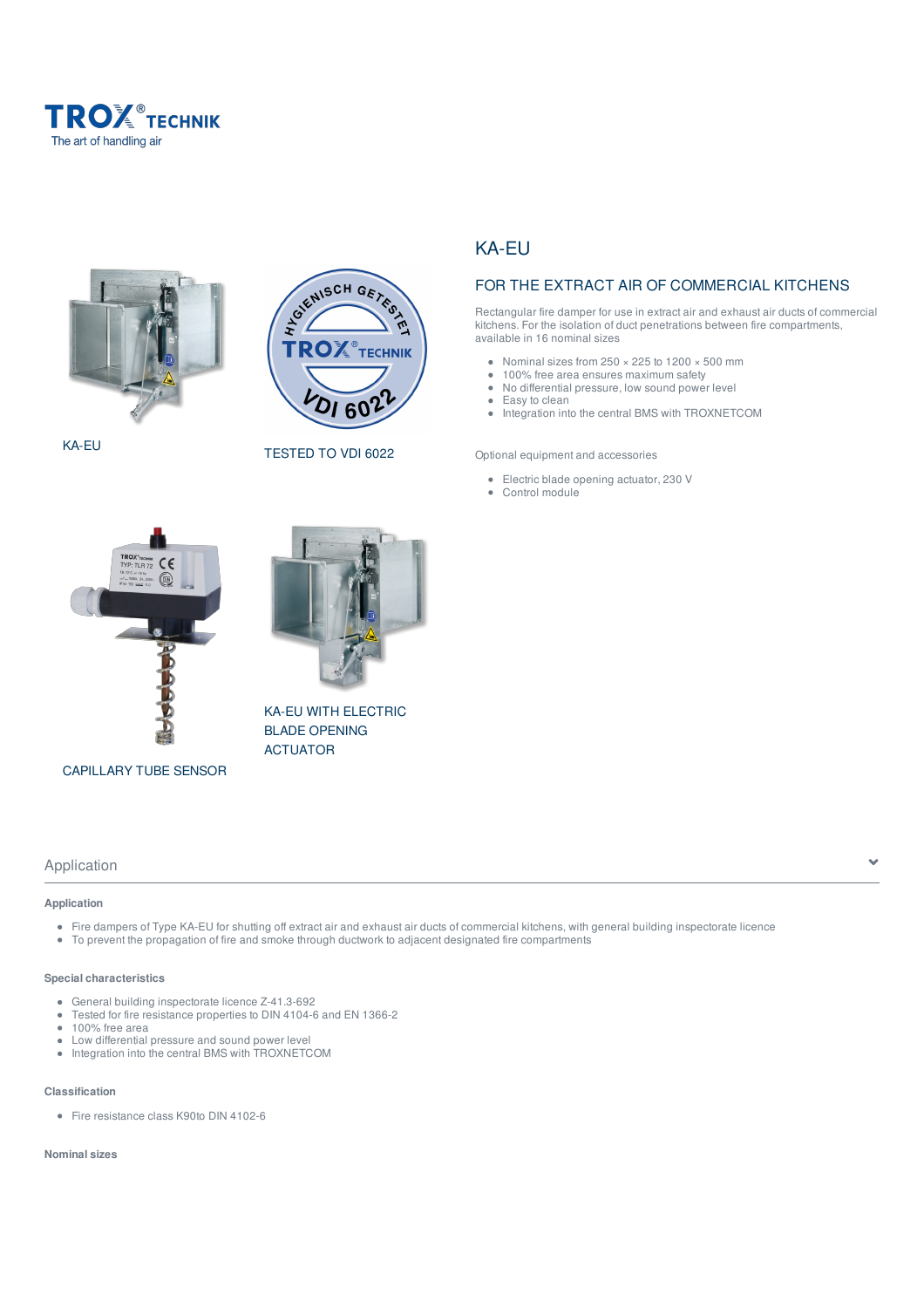- $\bullet$  250  $\times$  225 to 1200  $\times$  500 mm
- L: 595 880 mm (depending on the selected casing height)

#### Description

#### **Variants**

- With thermal release mechanism
- With thermal release mechanism and control module
- With electric blade opening actuator and control module

#### **Parts and characteristics**

- Installation in horizontal or vertical ducts
- Installation in horizontal ducts with the damper blade at the top and airflow in any direction
- 100% free area, hence low differential pressure
- Secure closure by means of gas struts even when there are deposits
- Release temperature 72 °C

#### **Attachments**

Capillary tube sensor

#### **Construction features**

- Rigid rectangular casing with installation subframe
- Connecting flanges with fixing holes on both sides, suitable for duct connection
- Scrapers on the damper blade to scrape off greasy deposits etc.
- Damper blade outside of the airflow • Remote control with electric blade opening actuator

#### **Materials and surfaces**

Casing:

- Galvanised sheet steel
- Stainless steel 1.4301

#### Damper blade:

Special insulation material faced with stainless steel

#### Other components:

Damper blade shafts made of galvanised steel or stainless steel

#### **Standards and guidelines**

- EN 1366-2:1999 Fire resistance tests for service installations Fire dampers
- DIN 4102-6, standard fire resistance test
- EN 1751 Ventilation for buildings Air terminal devices
- VDI 2052 Ventilation equipment for kitchens

### **Maintenance**

- The functional reliability of the fire damper must be tested at least every six months; this has to be arranged by the owner of the ventilation system; functional tests must be carried out in compliance with the basic maintenance principles stated in EN 13306 and DIN 31051. If two consecutive tests, one 6 months after the other, are successful, the next test can be conducted one year later.
- A functional test involves closing the damper blade and opening it again; with electric blade opening actuator this can be done via remote control
- Fire dampers must be included in the regular cleaning schedule of the ventilation system.
- For details on maintenance and inspection refer to the installation and operating manual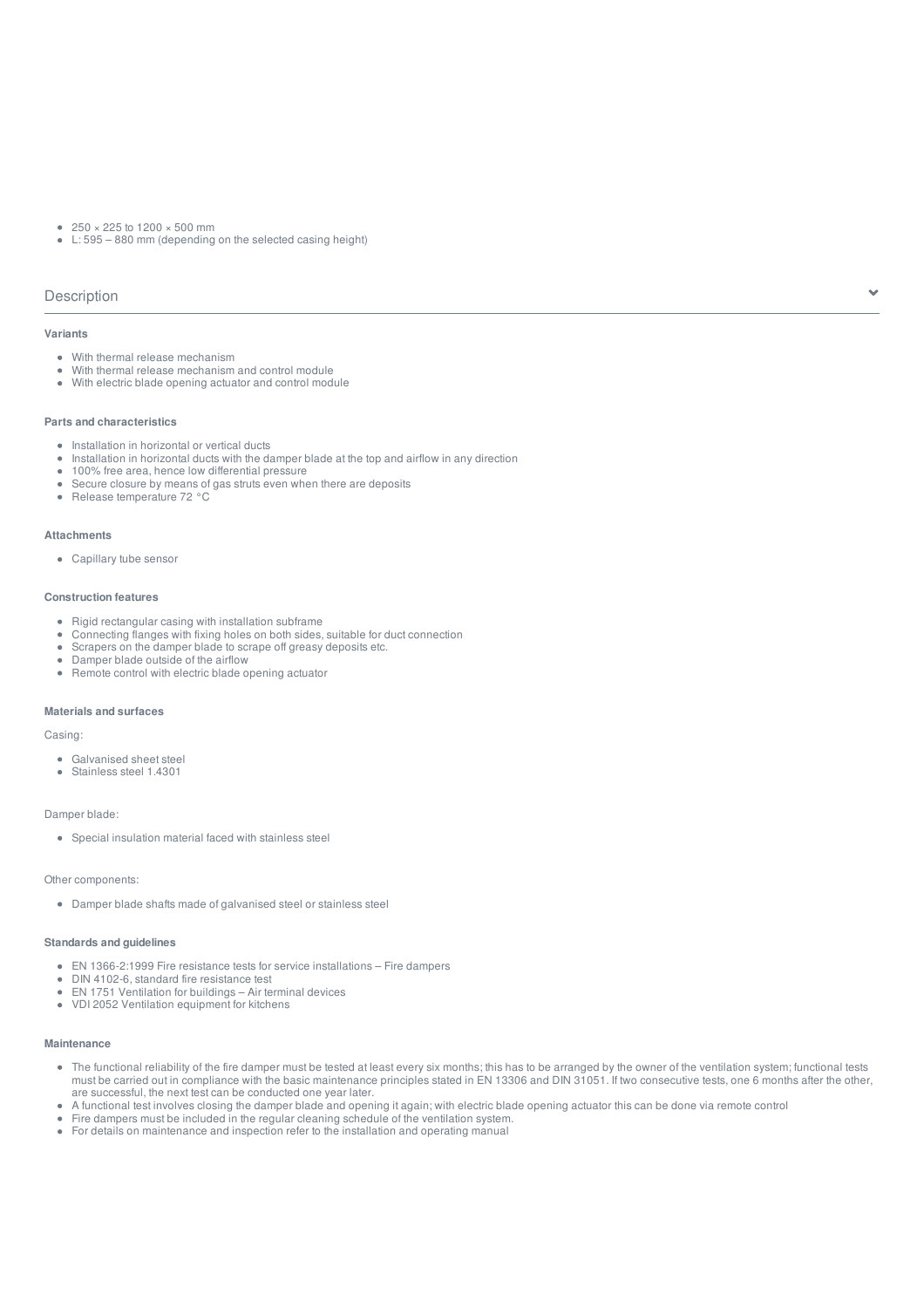# TECHNICAL INFORMATION

Construction for manual operation **Functional description**

In the event of a fire, fire dampers shut automatically to prevent the propagation of fire and smoke through ductwork to adjacent designated fire compartments. When in the event of a fire the temperature rises to 72 °C, a capillary tube sensor interrupts the power supply to the electromagnet, and the damper blade is released. While power is being supplied to the electromagnets, the fire damper can be opened with the blade opening lever. The release mechanism is accessible and can be tested from the outside.

#### Construction with electric blade opening actuator **Functional description**

In the event of a fire, fire dampers shut automatically to prevent the propagation of fire and smoke through ductwork to adjacent designated fire compartments. When in the event of a fire the temperature rises to 72 °C, a capillary tube sensor interrupts the power supply to the electromagnet, and the damper blade is released. While power is being supplied to the electromagnets, the fire damper can be opened with the blade opening lever. The release mechanism is accessible and can be tested from the outside.

#### Schematic illustration of KA-EU



① Mounting plate

- ② Spring tab
- ③ Limit switch for damper blade position CLOSED
- ④ Limit switch for damper blade position OPEN ⑤ Electromagnet
- ⑥ Damper blade with scraper
- ⑦ Casing
- ⑧ Gas strut
- ⑨ Fixing tab
- ⑩ Setting lever

#### Schematic illustration of the KA-EU with electric blade opening actuator



- ① Mounting plate
- ② Spring tab
- ③ Limit switch for damper blade position CLOSED
- ④ Limit switch for damper blade position OPEN
- ⑤ Electromagnet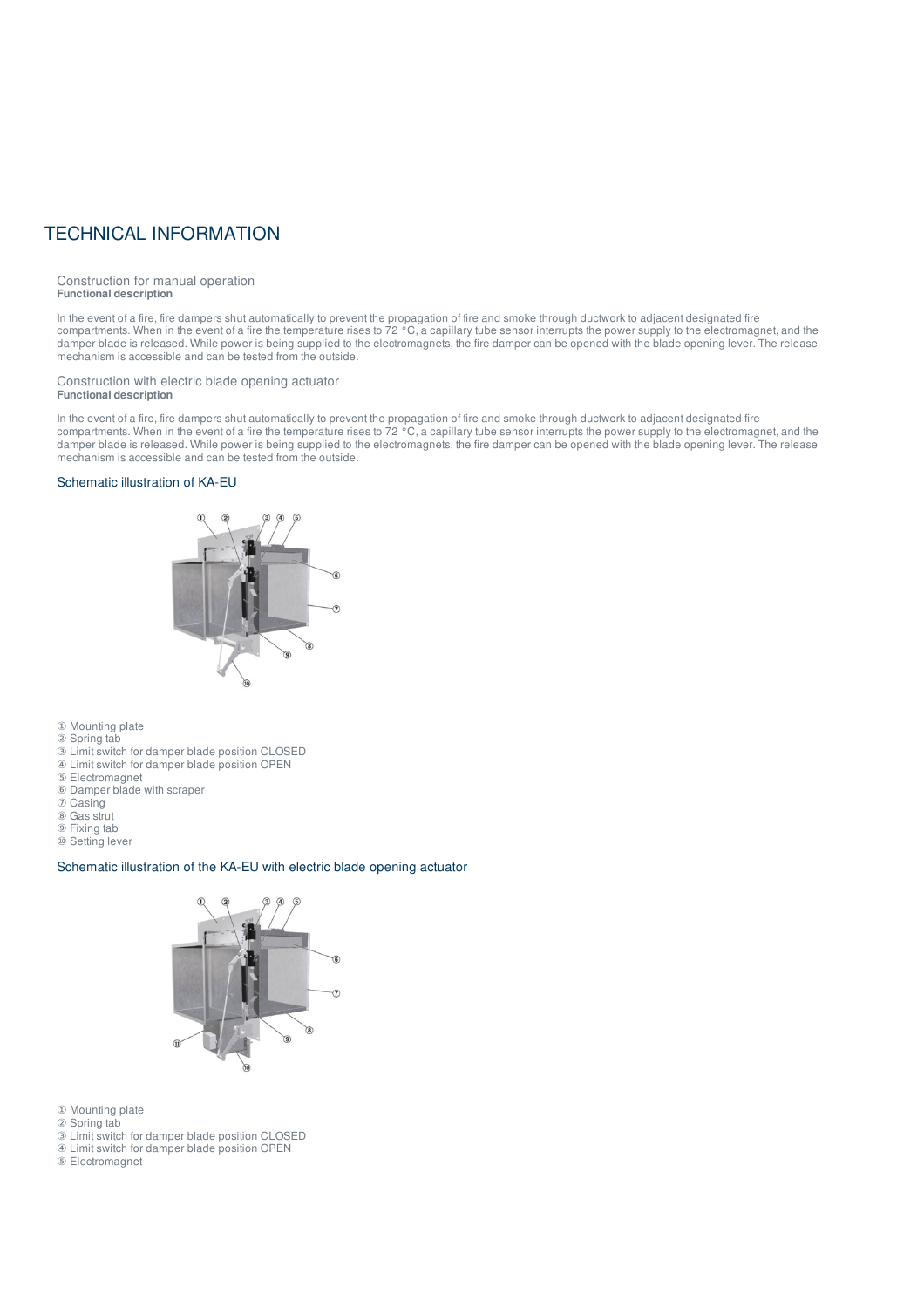Damper blade with scraper

Casing

Gas strut

 Fixing tab Setting lever

Electric blade opening actuator

| <b>Nominal sizes</b>         | $250 \times 225 - 1200 \times 500$ mm                            |  |  |  |  |  |  |
|------------------------------|------------------------------------------------------------------|--|--|--|--|--|--|
|                              | Volume flow rate range Up to 6000 l/s or 21600 m <sup>3</sup> /h |  |  |  |  |  |  |
| <b>Operating temperature</b> | 10 to 50 °C                                                      |  |  |  |  |  |  |
| Release temperature          | 72 °C                                                            |  |  |  |  |  |  |

#### **Quick selection**

|                             | Volume flow rate V [I/s]              |                               |     |                          |     |           | Volume flow rate V [m3/h] |       |                |                                                                   |       |             |
|-----------------------------|---------------------------------------|-------------------------------|-----|--------------------------|-----|-----------|---------------------------|-------|----------------|-------------------------------------------------------------------|-------|-------------|
| Duct dimensions B x H in mm | Airflow velocity v <sub>A</sub> [m/s] |                               |     |                          |     |           |                           |       |                |                                                                   |       |             |
| Duct dimensions B x H in mm | 5                                     | 6                             | 7   | 8                        | 9   | 10        | 5                         | 6     | $\overline{7}$ | 8                                                                 | 9     | 10          |
| $250 \times 225$            | 280                                   | 340                           | 390 | 450                      | 505 | 560       | 1008                      | 1224  | 1404           | 1620                                                              | 1818  | 2016        |
| $300 \times 225$            | 340                                   | 410                           | 470 | 540                      | 610 | 675       | 1224                      | 1476  | 1692           | 1944                                                              | 2196  | 2430        |
| $300 \times 300$            | 450                                   | 540                           | 630 | 720                      | 810 | 900       | 1620                      | 1944  | 2268           | 2592                                                              | 2916  | 3240        |
| $400 \times 300$            | 600                                   | 720                           | 840 | 960                      |     | 1080 1200 | 2160                      | 2592  | 3024           | 3456                                                              | 3888  | 4320        |
| $400 \times 400$            | 800                                   | 960                           |     | 1120 1280 1440 1600      |     |           | 2880                      | 3456  | 4032           | 4608                                                              | 5184  | 5760        |
| $500 \times 400$            | 1000                                  |                               |     | 1200 1400 1600 1800 2000 |     |           | 3600                      | 4320  | 5040           | 5760                                                              | 6480  | 7200        |
| $600 \times 400$            | 1200                                  |                               |     | 1440 1680 1920 2160 2400 |     |           | 4320                      | 5184  | 6048           | 6912                                                              | 7776  | 8640        |
| $700 \times 400$            | 1400                                  | 1680                          |     | 1960 2240 2520 2800      |     |           | 5040                      | 6048  | 7056           | 8064                                                              | 9072  | 10080       |
| $500 * 500$                 | 1250                                  |                               |     | 1500 1750 2000 2250 2500 |     |           | 4500                      | 5400  | 6300           | 7200                                                              | 8100  | 9000        |
| $600 * 500$                 | 1500                                  |                               |     | 1800 2100 2400 2700 3000 |     |           | 5400                      | 6480  | 7560           | 8640                                                              | 9720  | 10800       |
| $700 * 500$                 |                                       | 1750 2100 2450 2800 3150 3500 |     |                          |     |           | 6300                      | 7560  | 8820           | 10080                                                             | 11340 | 12600       |
| $800 * 500$                 |                                       | 2000 2400 2800 3200 3600 4000 |     |                          |     |           | 7200                      | 8640  | 10080          | 11520                                                             |       | 12960 14400 |
| $900 * 500$                 |                                       | 2250 2700 3150 3600 4050 4500 |     |                          |     |           | 8100                      | 9720  | 11340          | 12960                                                             |       | 14580 16200 |
| $1000 \times 500$           |                                       | 2500 3000 3500 4000 4500 5000 |     |                          |     |           | 9000                      | 10800 | 12600          | 14400                                                             |       | 16200 18000 |
| $1100 \times 500$           |                                       | 2750 3300 3850 4400 4950 5500 |     |                          |     |           | 9900                      |       | 11880 13860    | 15840                                                             |       | 17820 19800 |
| $1200 \times 500$           |                                       |                               |     |                          |     |           |                           |       |                | 3000 3600 4200 4800 5400 6000 10800 12960 15120 17280 19440 21600 |       |             |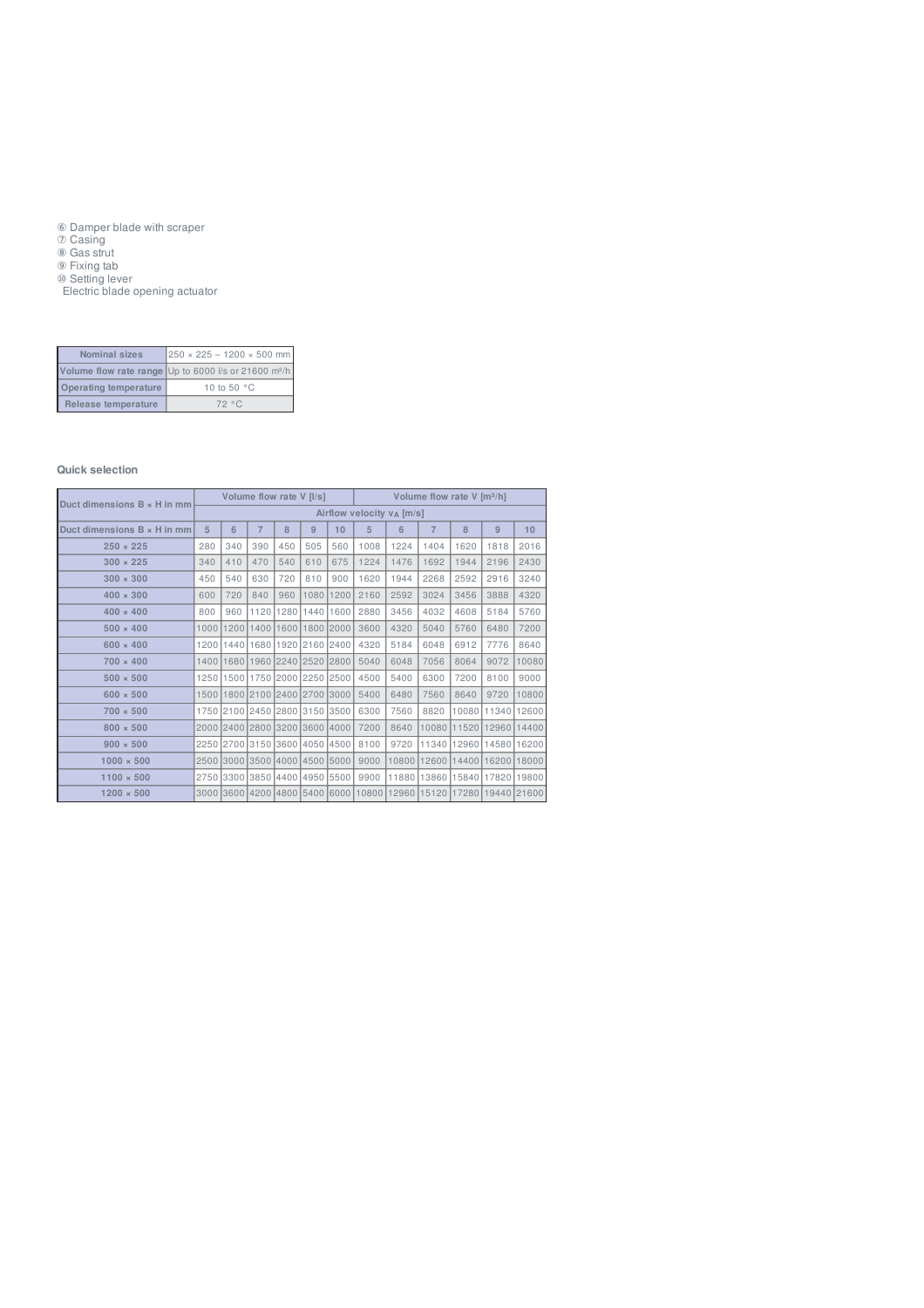

Square or rectangular fire dampers for the isolation of extract air or exhaust air duct penetrations in commercial kitchens. With flanges for installation in horizontal or vertical ducts. Secure closure by means of gas struts even when there are deposits.

Tested for fire resistance properties to DIN 4102-6 and EN 1366-2, fire resistance class K90; casing made of sheet steel, stainless steel as an option. Low-leakage damper blade made of special insulation material faced with stainless steel. Scrapers on the damper blade to scrape off greasy deposits etc. Thermal release mechanism 72 °C. Two electric limit switches for capturing damper blade positions CLOSED and OPEN as well as for switching the fan off; electric blade opening actuator and control module as options. For mortar-based installation into solid walls and ceiling slabs, and into lightweight partition walls and fire walls with metal support structure and cladding on both sides.

#### **Special characteristics**

- General building inspectorate licence Z-41.3-692
- Tested for fire resistance properties to DIN 4104-6 and EN 1366-2  $\bullet$
- 100% free area  $\bullet$
- Low differential pressure and sound power level  $\bullet$
- Integration into the central BMS with TROXNETCOM

#### **Materials and surfaces**

#### Casing:

- Galvanised sheet steel
- Stainless steel 1.4301

#### Damper blade:

Special insulation material faced with stainless steel

#### Other components:

Damper blade shafts made of galvanised steel or stainless steel

#### **Technical data**

- Nominal sizes: 250 × 225 1200 × 500 mm
- Volume flow rate range: up to 6000 l/s or 21600 m³/h
- Operating temperature: 10 to 50 °C
- Release temperature: 72 °C



#### **Type**

**KA-EU** Fire damper for the extract air of commercial kitchens

#### **3** Country of destination

**DE** Germany Other destination countries upon request

#### **2** Material

No entry: galvanised casing

**2** Stainless steel 1.4301

#### **Nominal size [mm]**

B × H × L

#### **5** Attachments

- 
- **Z00** Standard construction<br>**Z01** With control module **Z01** With control module<br>**Z02** With electric blade c
- With electric blade opening actuator and control module